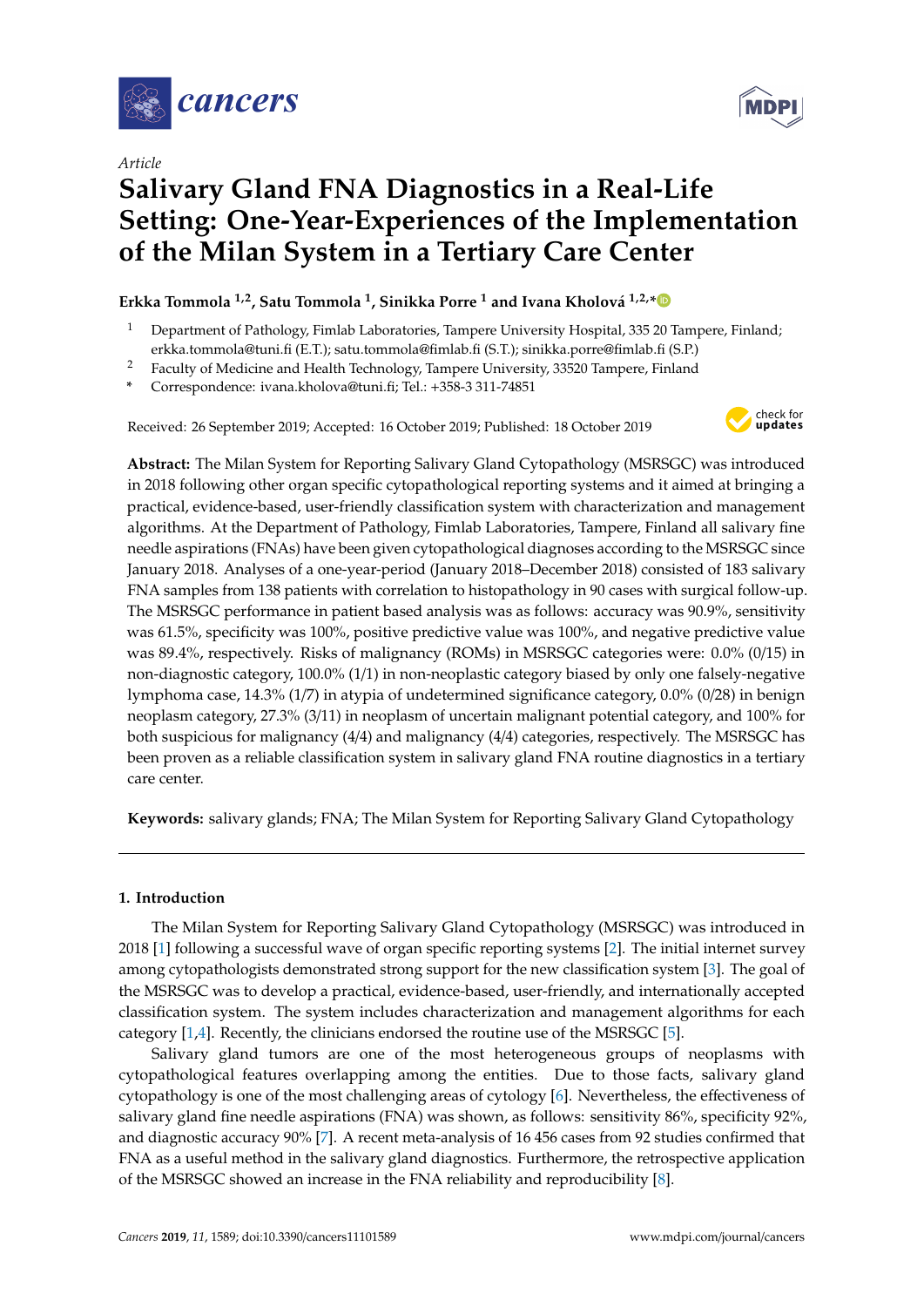The aim of the present study was to analyze salivary gland FNA diagnostics after the implementation of the MSRSGC in the practice of a tertiary care center serving a university hospital, regional hospitals, community health care centers, and private practices.

#### **2. Results**

During a one-year-period, 183 salivary gland FNA samples were diagnosed from 138 patients, consisting of 64 (46.4%) males and 74 (53.6%) females. Table [1](#page-2-0) shows the clinical characteristics of the cases in each diagnostic category (Table [1\)](#page-2-0). The average age was higher in those who did not have surgical follow-up than those who did. Additionally, the average age was higher in those who had received malignant cytological diagnoses. Lesions with benign cytological diagnoses were bigger in cases with surgical follow-up (average of 2.3 cm vs. 2.0 cm), but lesions with malignant cytological diagnoses were smaller in cases with surgical follow-up (1.5 cm vs. 2.8 cm). In the present study, 153 (83.6%) samples were from the parotid gland, 25 (13.7%) were from the submandibular gland, and five were from other areas: four from parotid lymph nodes and one from the parotid gland area.

A repeat FNA was taken twice in 29 (21.0%) patients, FNA was taken three times in six (4.3%) patients, and FNA was taken four times in two (1.4%) patients. Among all 37 patients with repeat FNA, the 1st FNA was 23× Non-Diagnostic, 8× Atypia of Undetermined Significance (AUS), 4× Neoplasm of Uncertain Malignant Potential (SUMP), in one case Benign Neoplasm and in one case Suspicious for Malignancy. Out of these 37 patients with repeated FNAs, the cytopathological diagnosis changed in 15 (40.5%) cases: in nine cases from Non-Diagnostic category 1× to Non-Neoplastic, 2× to Atypia of Undetermined Significance (AUS), 3× to Benign Neoplasm, 2× to Neoplasm of Uncertain Malignant Potential (SUMP), and 1× to Malignant Neoplasm. In six cases, the cytopathological diagnosis changed from Atypia of Undetermined Significance (AUS) category 3× to Non-Diagnostic and 3× to Neoplasm of Uncertain Malignant Potential (SUMP).

In 90 (49%) FNA cases corresponding to 70 patients, histological follow-up was available, and Table [2](#page-3-0) shows all histological findings according to MSRSGC categories (Table [2\)](#page-3-0). In histologically confirmed cases, 50 cases belonged to benign MSRSGC categories (Non-Neoplastic, Atypia of Undetermined Significance, Benign Neoplasm and Neoplasm of Uncertain Malignant Potential). The cytological diagnosis was true-negative in 45 of 90 cases and false-negative in five of 90 cases. In Neoplasm of Uncertain Malignant Potential (SUMP) category, three of 12 (25.0%) cases turned out to be malignant. All three patients were given cytological diagnoses cellular pleomorphic adenoma, but turned out to be carcinoma ex pleomorphic adenoma in histopathology. One out of two non-SUMP false-negative cases was diagnosed as reactive changes on cytology and was categorized into Non-Neoplastic category, but turned out to be extranodal marginal zone B-cell lymphoma of MALT type. The other non-SUMP false-negative case was given a cytological diagnosis as AUS, but it was reported as adenoid cystic carcinoma on histology.

There were nine out of 90 (10%) cases that belonged to the category defined as malignant (Suspicious for Malignancy and Malignant Neoplasm) and all of them turned out to be true-positive cytological diagnoses and none of them were false-positively diagnosed.

Thirty-one (34.4%) of FNA sample cases belonged to the Non-Diagnostic category and 11 of 31 (35.4%) cases turned out to be benign neoplasm and two (6.5%) cases turned out to be malignant neoplasms (extranodal marginal zone B-cell lymphoma of MALT type and carcinoma ex pleomorphic adenoma).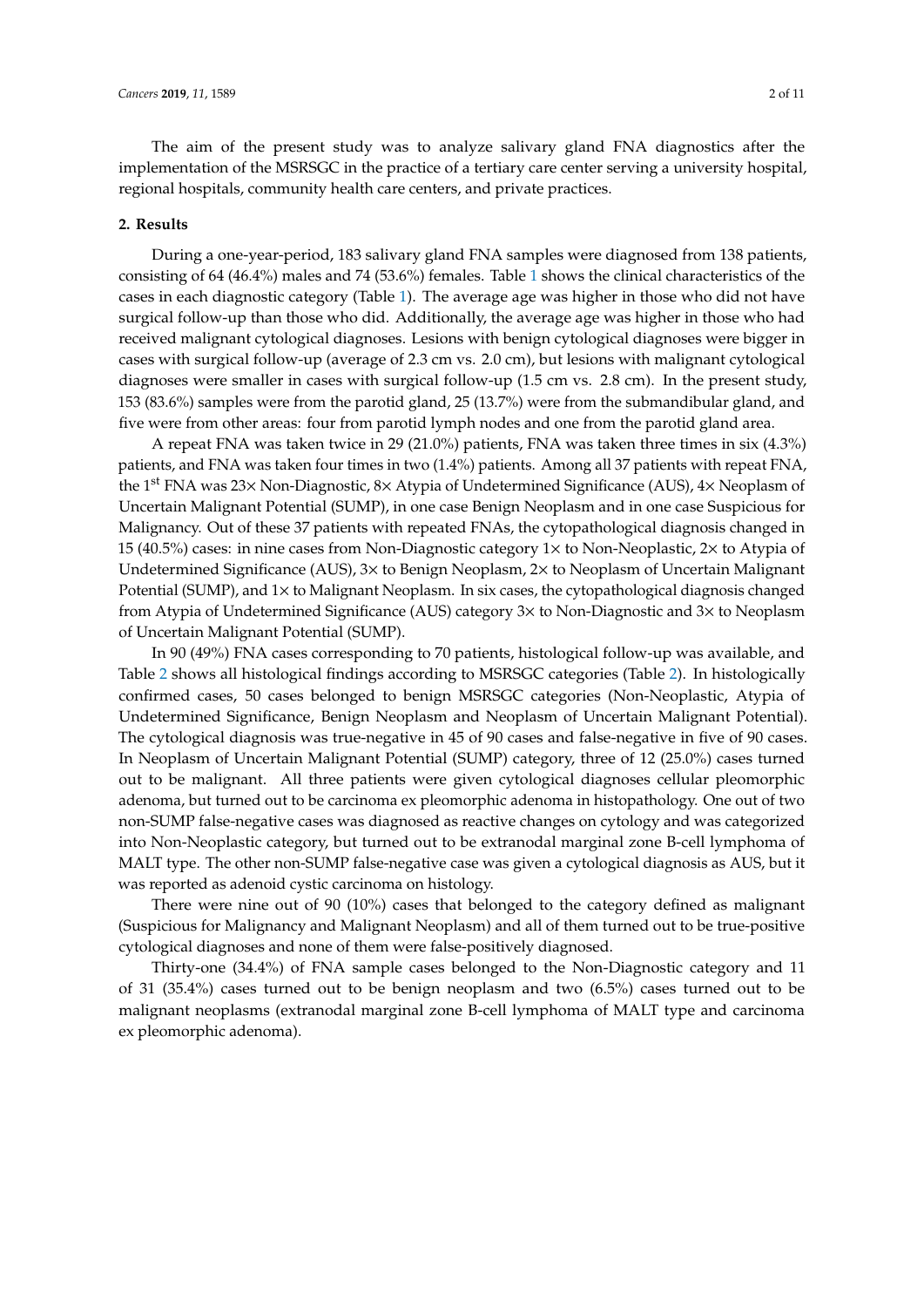| Cohort                                   | Surgical<br>Follow-Up         | Non-Diagnostic | Non-Neoplastic | <b>AUS</b>     | Benign<br>Neoplasm | <b>SUMP</b>     | Suspicious for<br>Malignancy | Malignant<br>Neoplasm | Total          |
|------------------------------------------|-------------------------------|----------------|----------------|----------------|--------------------|-----------------|------------------------------|-----------------------|----------------|
| No. of FNA                               | Without surgical<br>follow-up | 29 (66%)       | 5(83%)         | 5(42%)         | 21(43%)            | 5(31%)          | $1(20\%)$                    | 2(33%)                | 68 (49%)       |
| Cases $(\% )$                            | With surgical<br>follow-up    | 15(34%)        | 1(17%)         | 7(58%)         | 28 (57%)           | 11 $(69%)$      | $4(80\%)$                    | 4(67%)                | 70 (51%)       |
| Patient Age<br>Average<br>(Range)        | Without surgical<br>follow-up | $67.4(26-91)$  | $44.8(23-69)$  | $62.8(42-93)$  | $71.3(45-93)$      |                 | 66 (66)                      | $76.5(61-92)$         | $68.4(23-93)$  |
|                                          | With surgical<br>follow-up    | $58.3(20-78)$  | 43(43)         | $51.4(25-69)$  | $49.8(16 - 71)$    | $65.4(24 - 88)$ | $62.5(48-79)$                | $66.8(59 - 73)$       | 55.6 (16-88)   |
| <b>Lesion Size</b><br>Average<br>(Range) | Without surgical<br>follow-up | $1.5(0.5-5.6)$ | $1.3(0.9-2.3)$ | $1.5(0.7-2.2)$ | $2.3(1.0-3.5)$     | $2.1(1.0-3.2)$  | 2.5(2.5)                     | $3(2.0-4.0)$          | $1.9(0.5-5.6)$ |
|                                          | With surgical<br>follow-up    | $2.2(1.0-4.3)$ | 1.4(1.4)       | $2.4(1.8-3.5)$ | $2.4(0.9-3.2)$     | $2.1(1.4-5.2)$  | $1.7(1.0-3.0)$               | $1.2(1.0-1.7)$        | $2.1(0.9-5.2)$ |

**Table 1.** Milan System for Reporting Salivary Gland Cytopathology (MSRSGC): Clinical Characteristics, Patient Based.

<span id="page-2-0"></span>Abbreviations: AUS, Atypia of Undetermined Significance; SUMP, Neoplasm of Uncertain Malignant Potential.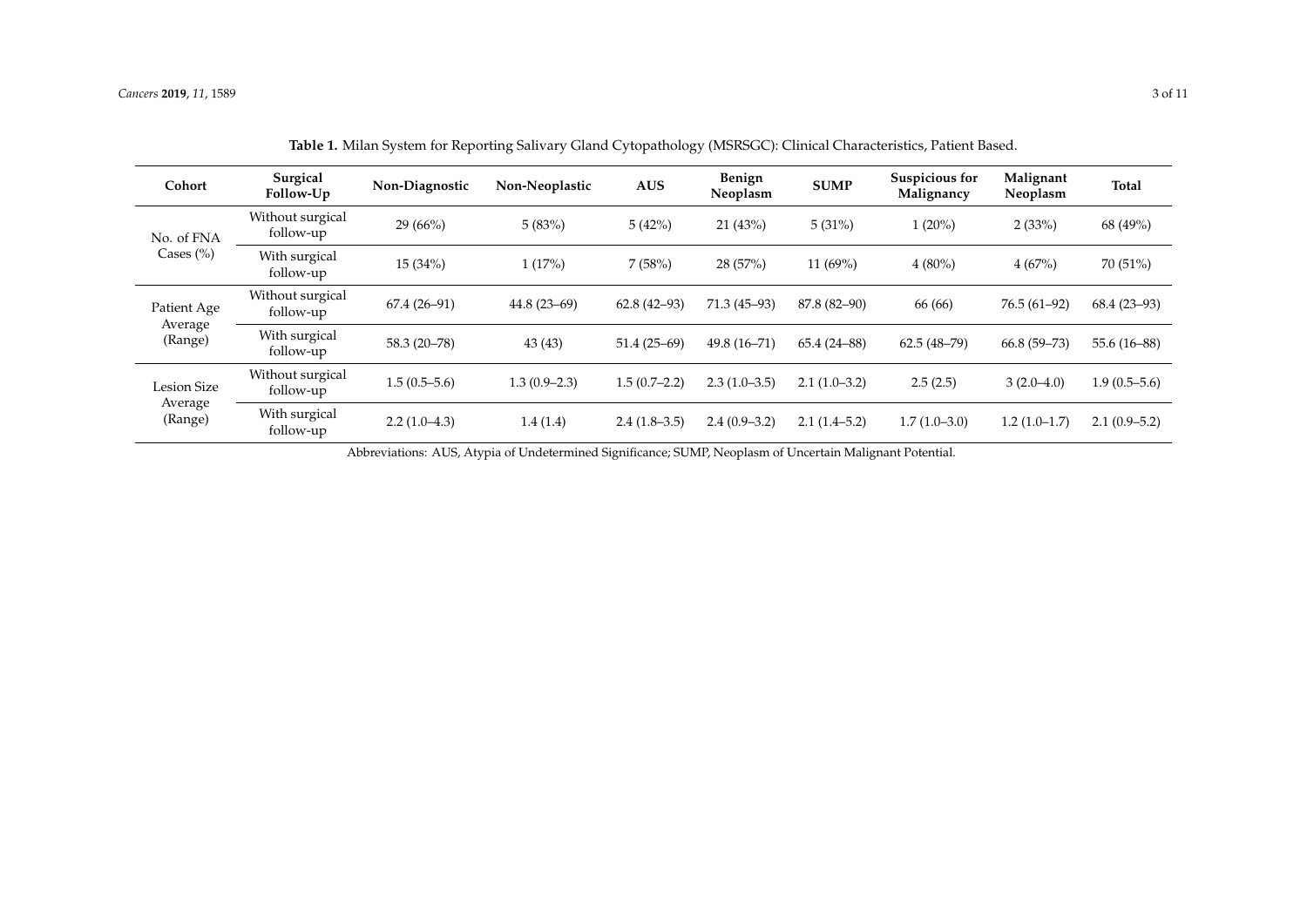<span id="page-3-0"></span>

| <b>MSRSGC</b>                | <b>Histopathology Diagnosis</b>               |                                                                                                                                  |                                                                                                                                                                                                          |  |  |  |  |  |  |  |
|------------------------------|-----------------------------------------------|----------------------------------------------------------------------------------------------------------------------------------|----------------------------------------------------------------------------------------------------------------------------------------------------------------------------------------------------------|--|--|--|--|--|--|--|
| Diagnosis                    | Non-Neoplastic                                | <b>Beningn Neoplasm</b>                                                                                                          | <b>Malignant Neoplasm</b>                                                                                                                                                                                |  |  |  |  |  |  |  |
| Non-Diagnostic               | Cyst $(n = 6)$<br>Inflammation $(n = 4)$      | Warthin's tumor $(n = 3)$<br>Oncocytic cystadenoma $(n = 1)$<br>Lipoma $(n = 1)$                                                 |                                                                                                                                                                                                          |  |  |  |  |  |  |  |
| Non-Neoplastic               |                                               |                                                                                                                                  | Extranodal marginal zone B-cell lymphoma of<br>MALT type $(n = 1)$                                                                                                                                       |  |  |  |  |  |  |  |
| <b>AUS</b>                   | Cyst $(n = 2)$<br>Ractive changes ( $n = 1$ ) | Warthin's tumor $(n = 2)$<br>Pleomorphic adenoma $(n = 1)$                                                                       | Adenoid cystic carcinoma $(n = 1)$                                                                                                                                                                       |  |  |  |  |  |  |  |
| Benign Neoplasm              |                                               | Warthin's tumor ( $n = 15$ )<br>Pleomorphic adenoma ( $n = 12$ )<br>Eccrine spiradenoma $(n = 1)$<br>Oncocytoma $(n = 1)$        |                                                                                                                                                                                                          |  |  |  |  |  |  |  |
| <b>SUMP</b>                  |                                               | Pleomorphic adenoma ( $n = 4$ )<br>Basal cell adenoma benign $(n = 1)$<br>Oncoytic cystadenoma $(n = 1)$<br>Oncocytoma $(n = 1)$ | Carcinoma ex pleomorphic adenoma ( $n = 3$ )                                                                                                                                                             |  |  |  |  |  |  |  |
| Suspicious for<br>Malignancy |                                               |                                                                                                                                  | Leiomyosarcoma, metastatic site ( $n = 1$ )<br>Myoepithelial carcinoma ( $n = 1$ )<br>Salivary duct carcinoma ( $n = 1$ )<br>Squamous cell carcinoma, metastatic site $(n = 1)$                          |  |  |  |  |  |  |  |
| Malignant<br>Neoplasm        |                                               |                                                                                                                                  | Carcinoma ex pleomorphic adenoma ( $n = 1$ )<br>High grade neuroendocrine carcinoma ( $n = 1$ )<br>Malignant melanoma, metastatic site ( $n = 1$ )<br>Squamous cell carcinoma, metastatic site $(n = 1)$ |  |  |  |  |  |  |  |

|  |  |  |  |  |  | Table 2. Comparison of MSRSGC Diagnoses with Histopathology, Patient Based. |
|--|--|--|--|--|--|-----------------------------------------------------------------------------|
|--|--|--|--|--|--|-----------------------------------------------------------------------------|

Abbreviations: AUS, Atypia of Undetermined Significance; SUMP, Neoplasm of Uncertain Malignant Potential.

Evaluation of MSRSGC was conducted both patient and sample based for the cases that had histopathological follow-up, as shown in Table [3](#page-4-0) (Table [3\)](#page-4-0). When reviewing the results patient based, sensitivity and specificity were 61.5% and 100%, respectively. The diagnostic accuracy of FNA for differentiating between benign and malignant disease was 90.9%. In the sample based evaluation, a slightly higher sensitivity (64.3%) and accuracy (91.5%) were observed. With both evaluation perspectives, the positive predictive value was 100%. The negative predictive values were in the patient based and in the sample based evaluation 89.4% and 90.0%, respectively. The results were also separately calculated for the parotid gland and the submandibular gland. In the comparison between lesions in the parotid gland and the submandibular gland, respectively, the accuracy was 94.0% vs. 71.4%; sensitivity 66.7% vs. 50.0%; and, specificity 100% in both.

Among all FNAs with histological follow-up, 22 out of 90 cases (24.4%) were non-neoplastic lesions, whereas 68 lesions (75.6%) were neoplastic and 16 lesions (17.8%) were malignant. The risk of neoplasm, the risk of malignancy, and the overall risk of malignancy were calculated for each MSRSGC category (Table [3\)](#page-4-0) and compared with other MSRSGC studies [\[8–](#page-8-7)[26\]](#page-9-0) and MSRSGC estimated ROMs (Table [4\)](#page-5-0).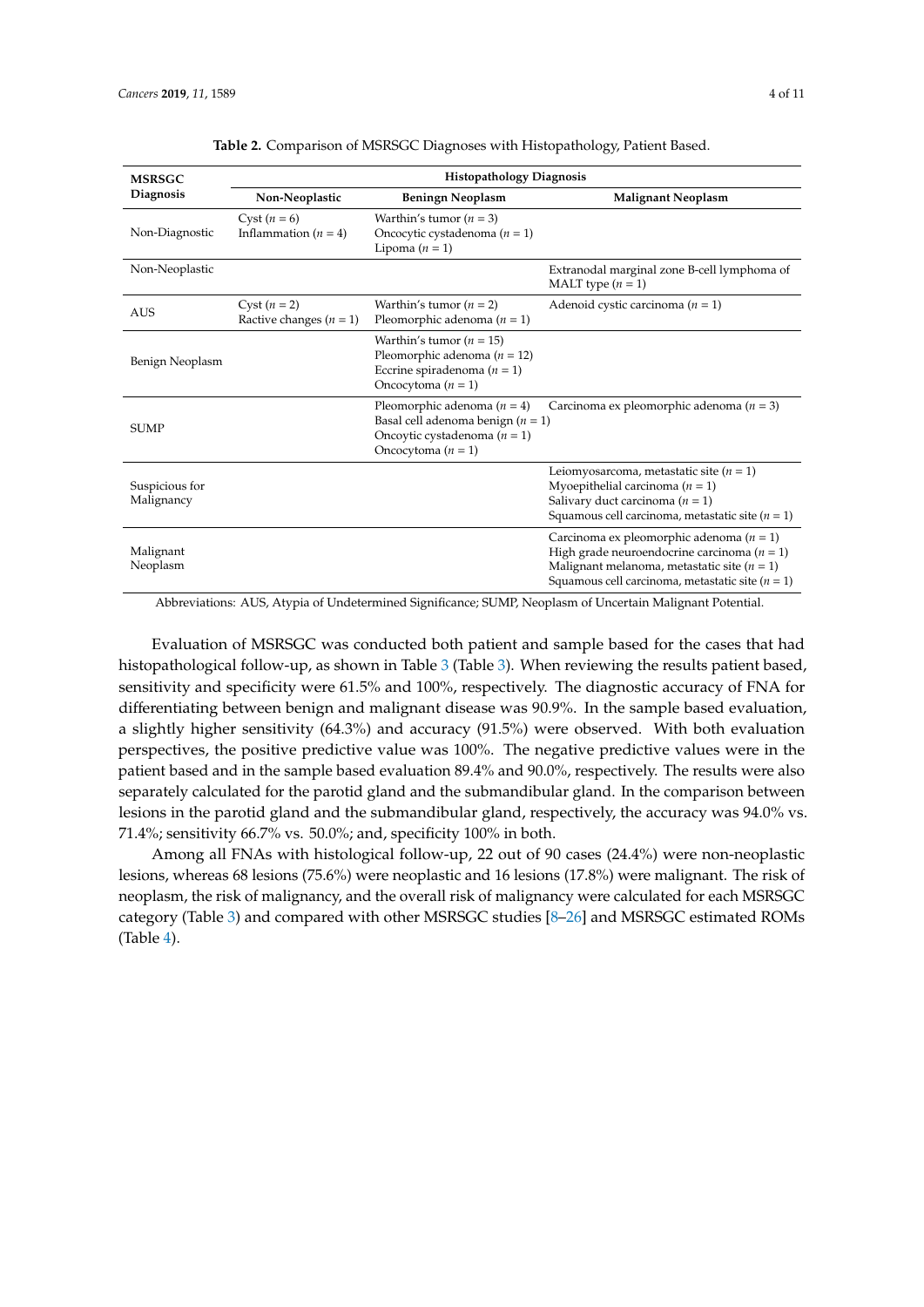<span id="page-4-0"></span>

|               |                           | $No$ . Total No. $(\%)$                    |        |       |                     |       |                              |        |                                      |  |  |  |  |  |
|---------------|---------------------------|--------------------------------------------|--------|-------|---------------------|-------|------------------------------|--------|--------------------------------------|--|--|--|--|--|
| <b>Based</b>  | <b>FNA Category</b>       | <b>Cases with</b><br>Surgical<br>Follow-Up |        |       | Risk of<br>Neoplasm |       | <b>Risk of</b><br>Malignancy |        | <b>Overall Risk</b><br>of Malignancy |  |  |  |  |  |
|               | Non-Diagnostic            | 15/44                                      | (34.1) | 5/15  | (33.3)              | 0/15  | (0)                          | 0/44   | (0)                                  |  |  |  |  |  |
|               | Non-Neoplastic            | 1/6                                        | (16.7) | 1/1   | (100)               | 1/1   | (100)                        | 1/6    | (16.7)                               |  |  |  |  |  |
|               | <b>AUS</b>                | 7/12                                       | (58.3) | 4/7   | (57.1)              | 1/7   | (14.3)                       | 1/12   | (8.3)                                |  |  |  |  |  |
|               | Benign Neoplasm           | 28/49                                      | (57.1) | 28/28 | (100)               | 0/28  | (0)                          | 0/49   | (0)                                  |  |  |  |  |  |
| Patient Based | <b>SUMP</b>               | 11/16                                      | (68.8) | 11/11 | (100)               | 3/11  | (27.3)                       | 3/16   | (18.8)                               |  |  |  |  |  |
|               | Suspicious for Malignancy | 4/5                                        | (80.0) | 4/4   | (100)               | 4/4   | (100)                        | 4/5    | (80.0)                               |  |  |  |  |  |
|               | Malignant Neoplasm        | 4/6                                        | (83.3) | 4/4   | (100)               | 4/4   | (100)                        | 4/6    | (66.7)                               |  |  |  |  |  |
|               | Total                     | 70/138                                     | (50.7) | 57/70 | (81.4)              | 13/70 | (18.6)                       | 13/138 | (9.4)                                |  |  |  |  |  |
|               | Non-Diagnostic            | 31/74                                      | (41.9) | 13/31 | (41.9)              | 2/31  | (6.5)                        | 2/74   | (2.7)                                |  |  |  |  |  |
|               | Non-Neoplastic            | 1/6                                        | (16.7) | 1/1   | (100)               | 1/1   | (100)                        | 1/6    | (16.7)                               |  |  |  |  |  |
|               | <b>AUS</b>                | 9/20                                       | (45.0) | 5/9   | (55.6)              | 1/9   | (11.1)                       | 1/20   | (5.0)                                |  |  |  |  |  |
| Sample Based  | Benign Neoplasm           | 28/50                                      | (56.0) | 28/28 | (100)               | 0/28  | (0)                          | 0/50   | (0)                                  |  |  |  |  |  |
|               | <b>SUMP</b>               | 12/21                                      | (57.1) | 12/12 | (100)               | 3/12  | (25.0)                       | 3/21   | (14.3)                               |  |  |  |  |  |
|               | Suspicious for Malignancy | 5/6                                        | (83.3) | 5/5   | (100)               | 5/5   | (100)                        | 5/6    | (83.3)                               |  |  |  |  |  |
|               | Malignant Neoplasm        | 4/6                                        | (66.7) | 4/4   | (100)               | 4/4   | (100)                        | 4/6    | (66.7)                               |  |  |  |  |  |
|               | Total                     | 90/183                                     | (49.2) | 68/90 | (75.6)              | 16/90 | (17.8)                       | 16/183 | (8.7)                                |  |  |  |  |  |

**Table 3.** Diagnoses According to MSRSGC, Patient and Sample Based.

Abbreviations: AUS, Atypia of Undetermined Significance; SUMP, Neoplasm of Uncertain Malignant Potential.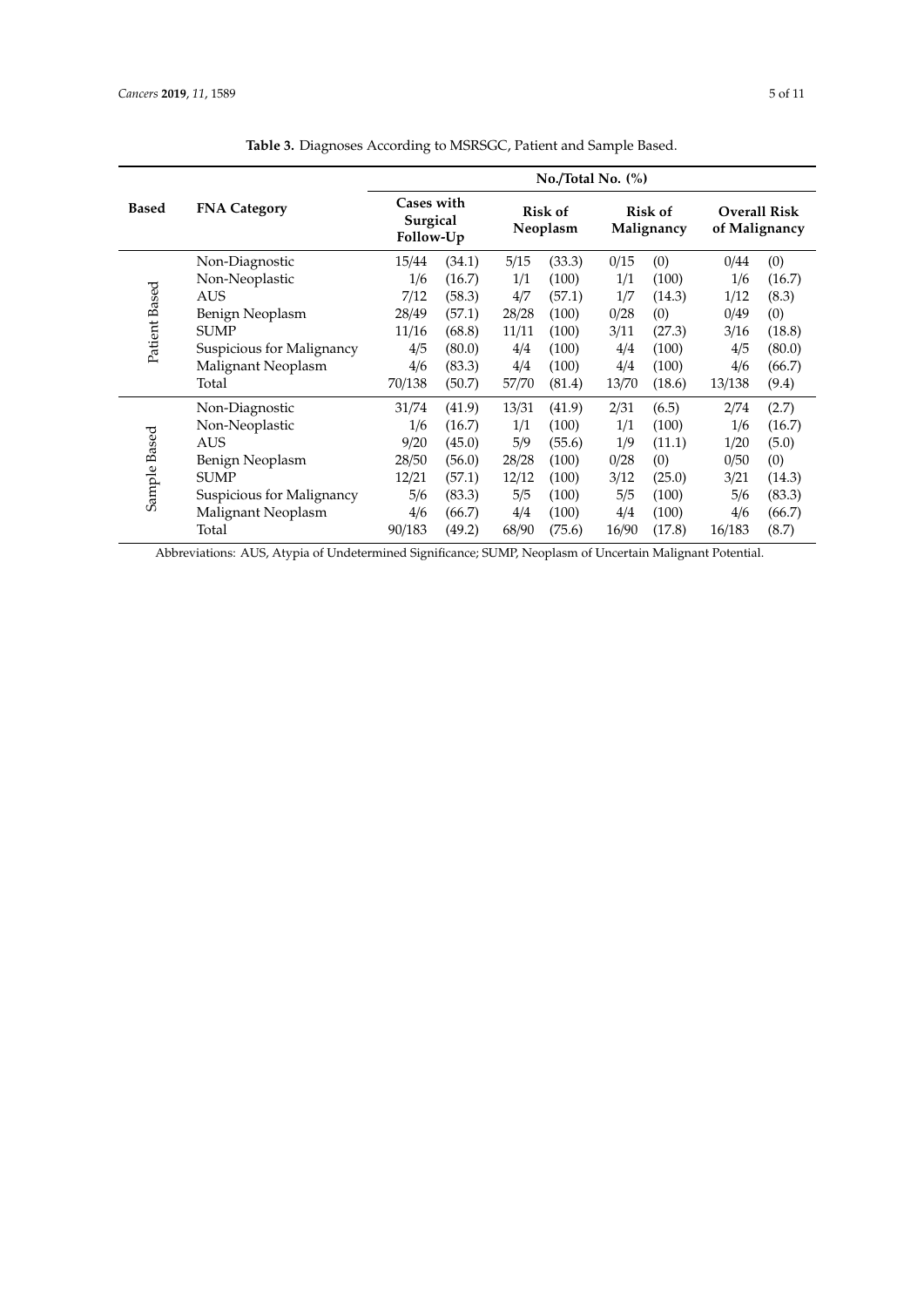| Study                          |                            | No. of        | No. of       |                |        | Risk of Malignant (%) |                  |                  |                   |                 |                 |                   |                   | Sensitivity | Specificity | <b>PPV</b> | <b>NPV</b> |      |
|--------------------------------|----------------------------|---------------|--------------|----------------|--------|-----------------------|------------------|------------------|-------------------|-----------------|-----------------|-------------------|-------------------|-------------|-------------|------------|------------|------|
|                                |                            |               | <b>FNABs</b> | Follow-Ups (%) |        | Yrs                   | <b>ND</b>        | NN               | <b>AUS</b>        | <b>BN</b>       | <b>SUMP</b>     | <b>SM</b>         | MN                | (%)         | (%)         | (%)        | (%)        | (%)  |
| MSRSGC estimated ROMs (range)  |                            |               |              |                |        |                       | 25<br>$(0 - 67)$ | 10<br>$(0 - 20)$ | 20<br>$(10 - 35)$ | < 5<br>$(0-13)$ | 35<br>$(0-100)$ | 60<br>$(0 - 100)$ | >90<br>$(57-100)$ |             |             |            |            |      |
| Choy 2019 [9]                  |                            |               | 376          | 376            |        | 14                    | 15               | 27               | 29                | 3               | 19              | 88                | 100               | N.D.        | N.D.        | N.D.       | N.D.       | N.D. |
| Farahani 2019 (92 studies) [8] |                            | 16456         | 16456        |                |        | 17                    | 8                | 34               | $\overline{4}$    | 42              | 58              | 91                | N.D.              | 96.9        | 95.3        | 80.5       | 97.9       |      |
| Hang 2018 (12 studies) [10]    |                            |               | 1560         | 694            | (44.5) | 12                    | 17               | 10               | 38                | 3               | 41              | 100               | 98                | N.D.        | N.D.        | N.D.       | N.D.       | N.D. |
|                                | Hollyfield 2018) [11]      |               | 134          | 77             | (57.5) | 8                     | 38               | 17               | 33                | $\overline{4}$  | 33              | 67                | 100               | N.D.        | N.D.        | N.D.       | N.D.       | N.D. |
|                                | Jaiswal 2018) [12]         |               | 192          | 62             | (32.2) | 3                     | 33               | 7                | 100               | 7               | 100             | 100               | 92                | 86.9        | 63.2        | 97.6       | 92.3       | 85.4 |
|                                | Karuna 2019) [13]          |               | 105          | 76             | (72.4) | 2                     | $\mathbf{0}$     | 0                | 50                | 2               | 33              | 100               | 93                | 94.6        | 85.0        | 98.1       | 94.4       | 94.6 |
|                                | Layfield 2018) [14]        |               | 164          | 164            |        |                       | 11               | 5                | 19                | 5               | 40              | 60                | 93                | 95.2        | N.D.        | N.D.       | N.D.       | N.D. |
|                                | Maleki 2019) [15]          |               | 734          | 333            | (45.4) | 5                     | 11               | 8                | 28                | 3               | 42              | 82                | 94                | N.D.        | N.D.        | N.D.       | N.D.       | N.D. |
|                                | Montezuma 2018) [16]       |               | 388          | 104            | (26.8) |                       | 25               | 33               | $\mathbf Q$       | $\overline{2}$  | 40              | 50                | 100               | 95.9        | 62.5        | 100.0      | 100.0      | 95.6 |
| Park 2018) [17]                |                            |               | 413          | 413            |        |                       | 20               | 7                | $\Omega$          | $\overline{2}$  | 26              | 83                | 100               | N.D.        | N.D.        | N.D.       | N.D.       | N.D. |
| Pujani 2019) [18]              |                            |               | 150          | 64             | (42.7) | 3                     | $\Omega$         | 10               | 50                | 3               | 50              | 100               | 100               | 96.9        | 81.8        | 100.0      | 100.0      | 96.4 |
| Rohilla 2017) [19]             |                            |               | 631          | 94             | (14.9) | 3                     | $\Omega$         | 17               | 100               | 7               | 50              | N.D.              | 96                | 91.4        | 79.4        | 98.3       | 96.4       | 89.2 |
|                                | Sadullahoğlu 2019) [20]    |               | 459          | 129            | (28.1) | 4                     | 22               | 22               | 60                | $\theta$        | 14              | 79                | 90                | 85.8        | 95.1        | 81.0       | 72.2       | 96.9 |
|                                | Savant 2018) [21]          |               | 331          | 199            | (60.1) | 6                     | $\Omega$         | $\mathbf{0}$     | 33                |                 | 41              | 100               | 100               | N.D.        | N.D.        | N.D.       | N.D.       | N.D. |
|                                | Song 2019) [22]            |               | 893          | 429            | (48.0) | 8                     | 18               | 14               | 31                | $\overline{2}$  | 47              | 79                | 99                | N.D.        | N.D.        | N.D.       | N.D.       | N.D. |
|                                | Thiryayi 2018) [23]        |               | 287          | 138            | (48.0) | 3                     | 9                | 2                | $\Omega$          | $\overline{2}$  | 27              | 100               | 100               | 99.0        | 94.6        | 100.0      | 100.0      | 98.8 |
|                                | Vallonthaiel 2018) [24]    |               | 893          | 190            | (21.3) | 5                     | 44               | 8                | $\Omega$          | 8               | 44              | 81                | 100               | N.D.        | 84.0        | 96.0       | 92.0       | 89.0 |
|                                | Viswanathan 2018) [25]     |               | 627          | 373            | (59.5) | 6                     | 7                | 7                | 39                | 5               | 34              | 93                | 92                | N.D.        | N.D.        | N.D.       | N.D.       | N.D. |
|                                | Wei 2017 (29 studies) [26] |               | 4514         | 4514           |        |                       | 25               | 10               | N.D.              | 3               | 38              | 59                | 92                | N.D.        | 87.0        | 85.0       | 92.0       | 77.0 |
|                                | Overall                    |               | 29307        | 24885          | (84.9) | 6                     | 16               | 11               | 36                | 3               | 40              | 82                | 96                | 93.2        | 82.9        | 95.1       | 92.0       | 92.1 |
|                                |                            | A11           | 138          | 70             | (50.7) |                       | $\mathbf{0}$     | 100              | 14                | $\Omega$        | 27              | 100               | 100               | 90.9        | 61.5        | 100.0      | 100.0      | 89.4 |
|                                | Patient                    | Parotid       | 114          | 57             | (50.0) |                       | $\theta$         | N.D.             | 14                | $\Omega$        | 22              | 100               | 100               | 93.5        | 62.5        | 100.0      | 100.0      | 92.7 |
|                                | Based                      | Submandibular | 19           | 11             | (57.9) |                       | $\mathbf{0}$     | 100              | N.D.              | $\mathbf{0}$    | 100             | 100               | 100               | 71.4        | 50.0        | 100.0      | 100.0      | 60.0 |
| Present<br>Study               |                            | other         | 5            | $\overline{2}$ | (40.0) | 1                     | N.D.             | N.D.             | N.D.              | N.D.            | $\mathbf{0}$    | N.D.              | 100               | N.D.        | N.D.        | N.D.       | N.D.       | N.D. |
|                                |                            | All           | 183          | 90             | (49.2) |                       | 6                | 100              | 11                | $\mathbf{0}$    | 25              | 100               | 100               | 91.5        | 64.3        | 100.0      | 100.0      | 90.0 |
|                                | Sample                     | Parotid       | 153          | 69             | (45.1) |                       | 4                | N.D.             | 11                | $\mathbf{0}$    | 20              | 100               | 100               | 94.0        | 66.7        | 100.0      | 100.0      | 93.2 |
|                                | Based                      | Submandibular | 25           | 15             | (60.0) |                       | 14               | 100              | N.D.              | $\Omega$        | 100             | 100               | 100               | 71.4        | 50.0        | 100.0      | 100.0      | 60.0 |
|                                |                            | other         | 5            | $\overline{2}$ | (40.0) |                       | N.D.             | N.D.             | N.D.              | N.D.            | $\mathbf{0}$    | N.D.              | 100               | N.D.        | N.D.        | N.D.       | N.D.       | N.D. |

**Table 4.** Comparison with Other Studies and MSRSGC Guidelines.

<span id="page-5-0"></span>Abbreviations: ND, Non-Diagnostic; NN, Non-Neoplastic; AUS, Atypia of Undetermined Significance; BM, Benign Neoplasm; SUMP, Neoplasm of Uncertain Malignant Potential; SM, Suspicious for Malignancy; MN, Malignant Neoplasm; PPV, positive predictive value; NPV, negative predictive value; N.D., not determined.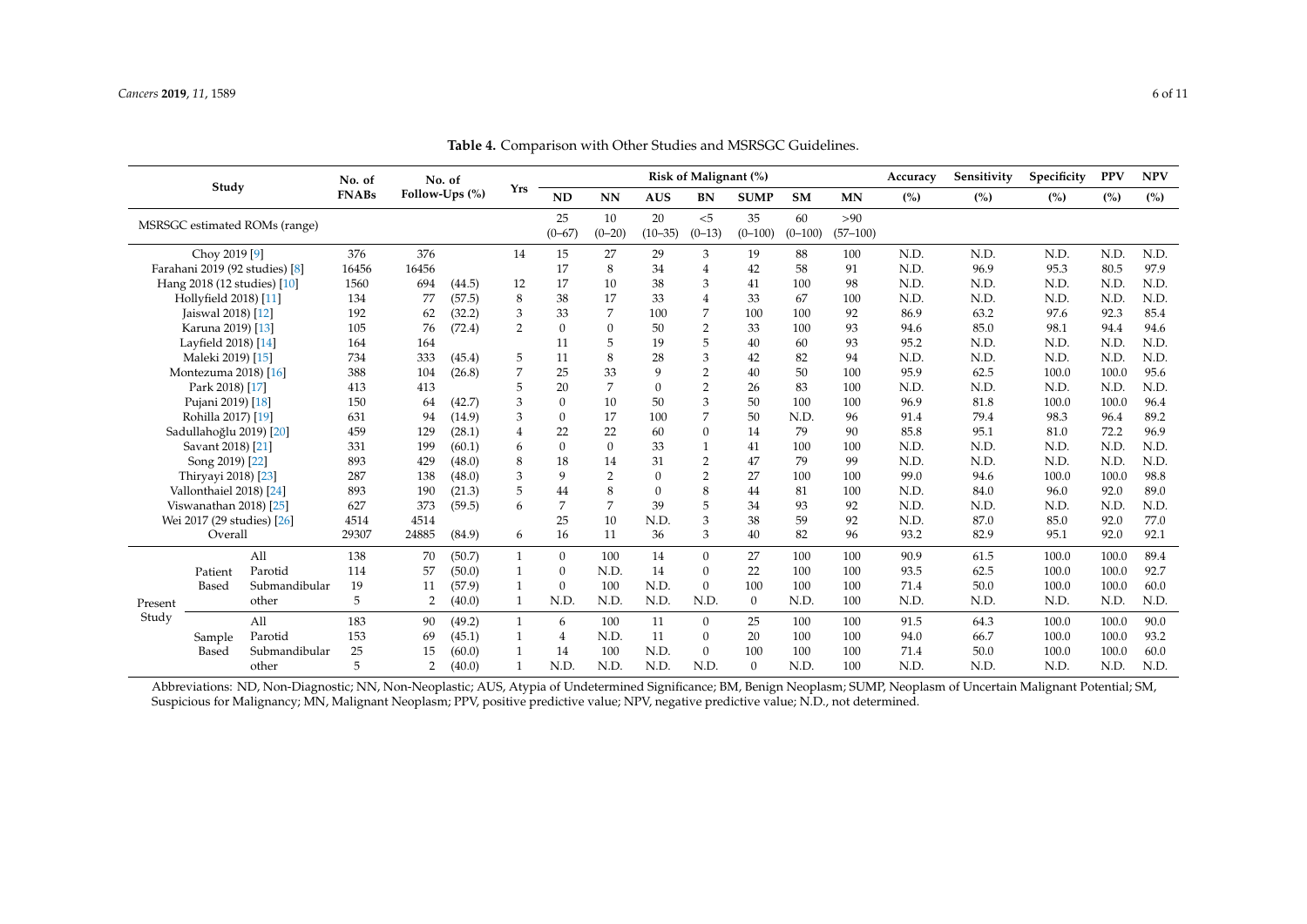#### **3. Discussion**

The one-year-experience with MSRSGC revealed the diagnostic accuracy of FNA for differentiating between benign and malignant disease to be 90.9%. In a detailed analysis, patient vs. sample based analyses comparison showed slightly higher values in samples based analysis due to the increased amount of true positive and true negative cases in the sample based evaluation. Sensitivity was: 61.5% vs. 64.3%, specificity: 100% vs. 100%, PPV: 100% vs. 100%, and NPV: 89.4% vs. 90.0%, respectively. The lesions with well-established cytopathological features, such as pleomorphic adenoma and Warthin's tumor, which are the most common salivary gland tumors, were also well represented in our cohort (16 cases of pleomorphic adenoma and 18 cases of Warthin´s tumor) and attributed to high accuracy [\[6\]](#page-8-5). In the 19 retrospective studies and meta-analyses that are summarized in Table [4](#page-5-0) (Table [4\)](#page-5-0), the overall accuracy was 93.2%, the sensitivity 82.9%, the specificity 95.1%, the PPV 92.0%, and the NPV 92.1%.

As previously noticed, the diagnostic accuracy varies among salivary gland locations [\[6\]](#page-8-5). Despite the fact that the parotid glands are the main targets of both benign and malignant neoplasms, 10–15% of all salivary gland tumors affect submandibular glands with 50% of these being malignant. In the presented institutional MSRSGC analysis, accuracy was 94.0% for parotid glands vs. 71.4% for submandibular glands, sensitivity: 66.7% vs. 50.0%, specificity: 100% vs. 100%, PPV: 100% vs. 100%, and NPV: 93.2% vs. 60.0%, respectively. Nevertheless, recently, Maleki et al. showed submandibular gland ROMs of different MSRSGC categories being similar to those reported for parotid gland cytological specimens [\[15\]](#page-8-16). In a Finnish study, six out of 18 malignancies in the submandibular glands were false-negative in FNA (Pap classes 0–2) [\[27\]](#page-9-10).

If MSRSGC categories are analyzed, all benign categories (one clinical exception in NN category) were below MSRSGC estimated ROMs and all malignant categories were above MSRSGC estimated ROMs (Table [4\)](#page-5-0). Interestingly, in contrast to other cytopathological terminologies, MSRSGC also contains a SUMP category specific to salivary glands cytopathology in addition to atypical category (AUS) due to overlapping features among benign and malignant tumors. In our study, the only malignancy that was diagnosed as an AUS case was adenoid cystic carcinoma. In a multi-institutional study, original benign cytological diagnosis was given in 13 out of 46 adenoid cystic carcinoma cases (28.3%) and in MSRSGC reclassification, 23 cases (50%) were diagnosed as SUMP [\[28\]](#page-9-11).

In comprehensive bi-institutional study by Chowsilpa et al., 65 SUMP cases were retrospectively analyzed [\[29\]](#page-9-12). The SUMP category RON was 95.4% in comparison to our study 100% RON. In both studies, pleomorphic adenoma was the most common SUMP benign histopathological correlation. Overall, ROM in SUMP category was 33.8% in Chowsilpa et al. [\[29\]](#page-9-12) study in comparison to 27.3% in our study. In Chowsilpa et al. study, 60% of SUMP cases revealed unspecific features, 20% were basaloid tumors, and 20% were oncocytic tumors with a lowest ROM of 7.7% in comparison to overall 33.8% [\[29\]](#page-9-12). Our study consisted only of two cases of oncocytic SUMP tumors being too small sample amount for conclusions.

False-negative cases were further analyzed to scope diagnostic pitfalls. In our one-year-material, there were five false-negative cases. Extranodal marginal zone B-cell lymphoma of MALT type was falsely diagnosed as reactive lesion in Non-neoplastic MSRSGC category. In a robust review of 6249 cases that was led by the College of American Pathologists, the lymphoma cases featured the highest false-negative rate of 57% [\[30\]](#page-9-13). Adenoid cystic carcinoma diagnosed as AUS was discussed in previous paragraph. Three cases of carcinoma ex pleomorphic adenoma were false-negatively diagnosed in the SUMP category. Interestingly, SUMP contained also four other cases of pleomorphic adenoma. Proudly, no cases of false-positive malignancies were reported in the one-year-period.

Unfortunately, we faced high percentage of non-diagnostic cases in our routine practice. In our setting, high percentage of FNAs is taken by a radiologist in training at the beginning of their learning curve shown also by a high percentage of thyroid non-diagnostic FNAs [\[31\]](#page-9-14). In histologically confirmed non-diagnostic cases, there were six cystic non-neoplastic lesions and four cystic benign tumors, with both lesions naturally increasing the non-diagnostic rates in cytology [\[32](#page-9-15)[,33\]](#page-9-16). In samples-based analysis,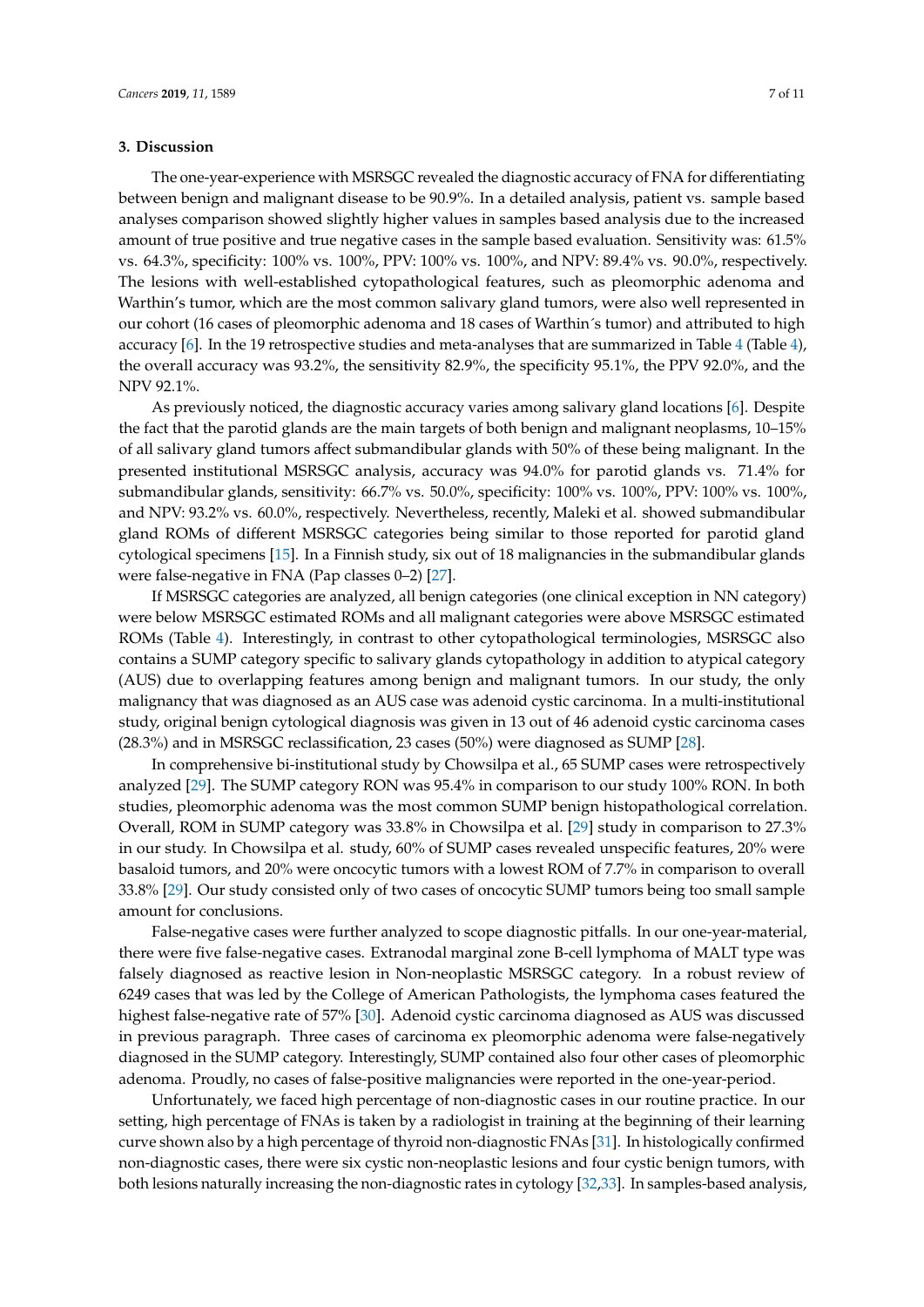two malignancies were originally diagnosed as non-diagnostic, but the diagnostic category increased in repeated FNA. In the literature, ROSE (rapid on site evaluation) also decreased the non-diagnostic rates in salivary gland FNA [\[34\]](#page-9-17). According to the Survey on Salivary Gland Cytopathology [\[3\]](#page-8-2), ROSE is performed by 59% of participants. Retrospective MSRSGC studies and analyses [\[8–](#page-8-7)[26\]](#page-9-0) (Table [4\)](#page-5-0) did not scope on the role of ROSE and MSRSGC diagnostic accuracy.

Importantly, an increasing amount of salivary gland tumors harbor genetic mutations or rearrangements also detectable in cytological specimens [\[35](#page-9-18)[–38\]](#page-10-0) and the widespread use of ancillary techniques can also increase the diagnostic accuracy and reduce SUMP category amount of cases.

#### **4. Materials and Methods**

The Department of Pathology, Fimlab Laboratories, Tampere, Finland began the use of the MSRSGC on January 1st, 2018. In an electronic pathology database all salivary gland cytological diagnoses during a one-year-period (January 1st, 2018–December 31st, 2018) were searched for. The follow-up histopathological reports were included for cases wherever they were available until May 22nd, 2019.

The ultrasound-guided fine needle aspirations (FNA) were performed by radiologists with 22G needles. The specimens were alcohol-fixed, cytospin smears were stained with Papanicolaou stain. Cell blocks were routinely made [\[39\]](#page-10-1). All of the FNAs were originally diagnosed according to the MSRSGC.

The MSRSGC was critically evaluated by comparing the preoperative FNA diagnoses with the follow-up histopathological diagnoses. The histological follow-up was used as the gold standard to calculate the risk of neoplasm (RON), the risk of malignancy (ROM), and the overall risk of malignancy (OROM) for each diagnostic category in the MSRSGC. The material was analyzed both patient and sample based. In the patient based analysis the most specific and severe cytopathological diagnosis was used.

RON in each diagnostic category was calculated as a ratio between neoplastic cases and all cases with histological follow-up. Similarly, ROM was calculated between malignant cases and all cases with histological follow-up. OROM was calculated between malignant cases and all cases with or without histological follow-up.

Suspicious for Malignancy and Malignant Neoplasm categories were considered as true positive findings, while Non-Neoplastic, Atypia of Undetermined Significance, and Neoplasm (both Benign and Uncertain Malignant Potential) categories were considered as true negative findings. The Non-Diagnostic category was excluded when the sensitivity, specificity, positive predictive value (PPV), negative predictive value (NPV), and overall accuracy of FNA for differentiating between benign and malignant disease were determined.

The Ethical Committee of Pirkanmaa Hospital District approved the study (R17174) and informed consent of each individual was not requested. It was conducted according to the Declaration of Helsinki.

#### **5. Conclusions**

In conclusions, the presented institutional study provides validation of MSRSGC in salivary gland FNA cytopathological diagnostics in university tertiary care center practice. In our institutional experience, the diagnostic accuracy was 90.9% and ROMs were in agreement with retrospective studies and meta-analyses.

**Author Contributions:** E.T.: Data curation, formal analysis, investigation, project administration, visualization, validation, writing-original draft, editing. S.T.: Conceptualization, data curation, investigation, supervision, writing-original draft. S.P.: Data curation, investigation, writing-original draft. I.K.: Conceptualization, data curation, formal analysis, investigation, methodology, project administration, resources, visualization, supervision, validation, writing-original draft, editing.

**Funding:** This research was funded by a Competitive Research Funding of the Pirkanmaa Hospital District.

**Conflicts of Interest:** The authors have no conflicts of interest.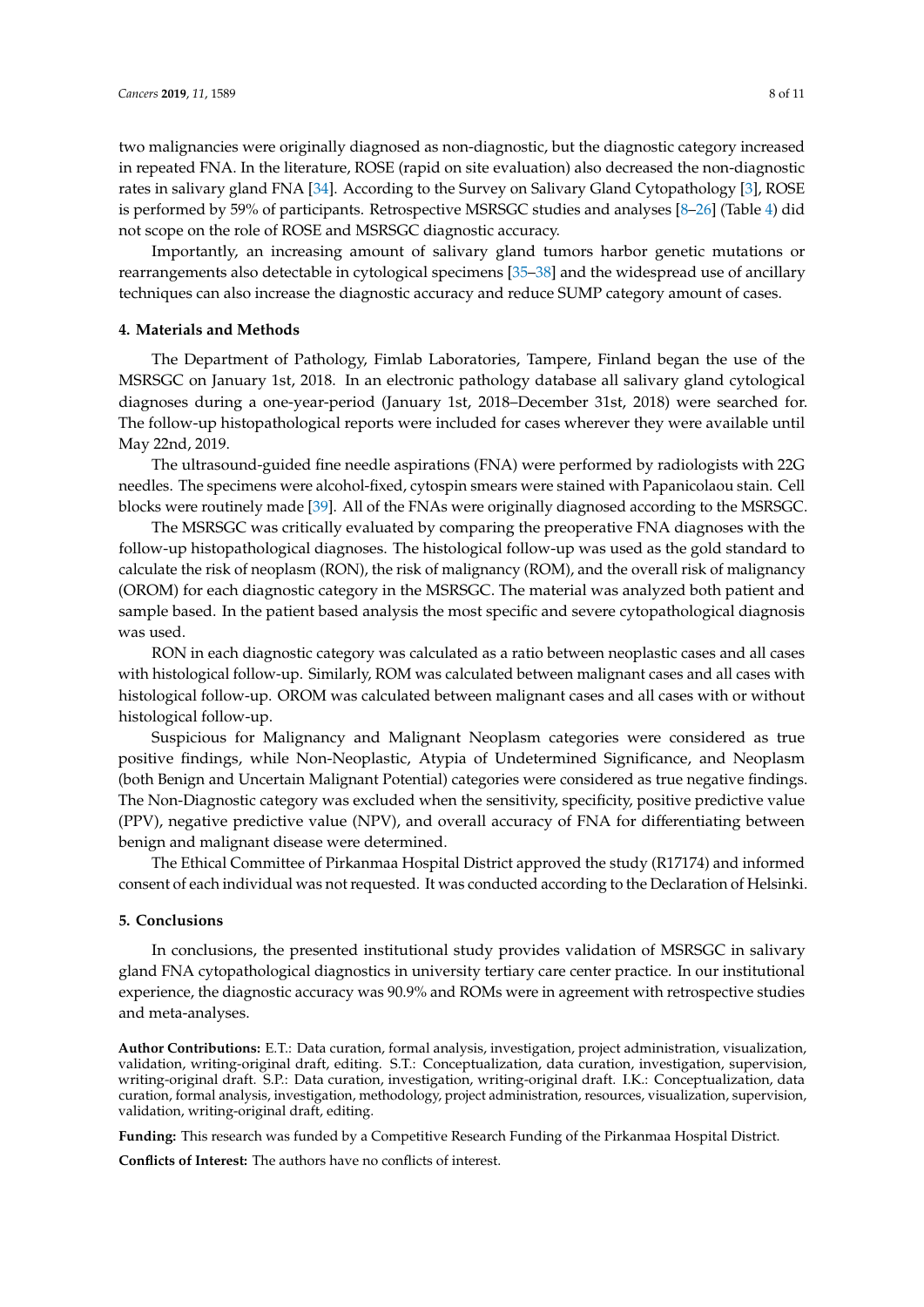### <span id="page-8-9"></span>**References**

- <span id="page-8-0"></span>1. Faquin, W.C.; Rossi, E.D.; Baloch, Z.; Barkan, G.A.; Foschini, M.P.; Kurtycz, D.F.I.; Pusztaszeri, M.; Vielh, P. *The Milan System for Reporting Salivary Gland Cytopathology*, 1st ed.; Springer International Publishing AG: Cham, Switzerland, 2018; pp. 1–182.
- <span id="page-8-8"></span><span id="page-8-1"></span>2. Sundling, K.E.; Kurtycz, D.F.I. Standardized terminology systems in cytopathology. *Diagn. Cytopathol.* **2019**, *47*, 53–63. [\[CrossRef\]](http://dx.doi.org/10.1002/dc.24103) [\[PubMed\]](http://www.ncbi.nlm.nih.gov/pubmed/30499199)
- <span id="page-8-10"></span><span id="page-8-2"></span>3. Rossi, E.D.; Faquin, W.C.; Baloch, Z.; Barkan, G.A.; Foschini, M.P.; Pusztaszeri, M.; Vielh, P.; Kurtycz, D.F.I. The Milan System for Reporting Salivary Gland Cytopathology: Analysis and suggestions of initial survey. *Cancer Cytopathol.* **2017**, *125*, 757–766. [\[CrossRef\]](http://dx.doi.org/10.1002/cncy.21898) [\[PubMed\]](http://www.ncbi.nlm.nih.gov/pubmed/28708928)
- <span id="page-8-3"></span>4. Rossi, E.D.; Faquin, W.C. The Milan System for Reporting Salivary Gland Cytopathology (MSRSGC): An international effort toward improved patient care-when the roots might be inspired by Leonardo da Vinci. *Cancer Cytopathol.* **2018**, *126*, 756–766. [\[CrossRef\]](http://dx.doi.org/10.1002/cncy.22040)
- <span id="page-8-11"></span><span id="page-8-4"></span>5. Barbarite, E.; Puram, S.V.; Derakhshan, A.; Ross, E.D.; Faquin, W.C.; Varvares, M.A. A Call for Universal Acceptance of the Milan System for Reporting Salivary Gland Cytopathology. *Laryngoscope* **2019**. [\[CrossRef\]](http://dx.doi.org/10.1002/lary.27905) [\[PubMed\]](http://www.ncbi.nlm.nih.gov/pubmed/30848480)
- <span id="page-8-12"></span><span id="page-8-5"></span>6. Pusztaszeri, M.; Rossi, E.D.; Baloch, Z.W.; Faquin, W.C. Salivary Gland Fine Needle Aspiration and Introduction of the Milan Reporting System. *Adv Anat Pathol* **2019**, *26*, 84–92. [\[CrossRef\]](http://dx.doi.org/10.1097/PAP.0000000000000224) [\[PubMed\]](http://www.ncbi.nlm.nih.gov/pubmed/30601148)
- <span id="page-8-6"></span>7. Seethala, R.R.; LiVolsi, V.A.; Baloch, Z.W. Relative accuracy of fine-needle aspiration and frozen section in the diagnosis of lesions of the parotid gland. *Head Neck* **2005**, *27*, 217–223. [\[CrossRef\]](http://dx.doi.org/10.1002/hed.20142)
- <span id="page-8-7"></span>8. Farahani, S.J.; Baloch, Z. Retrospective assessment of the effectiveness of the Milan system for reporting salivary glandcytology: A systematic review and meta-analysis of published literature. *Diagn. Cytopathol.* **2019**, *47*, 67–87. [\[CrossRef\]](http://dx.doi.org/10.1002/dc.24097)
- <span id="page-8-13"></span>9. Choy, K.C.C.; Bundele, M.M.; Li, H.; Fu, E.W.; Rao, N.C.L.; Lim, M.Y. Risk stratification of fine-needle aspiration cytology of parotid neoplasms based on the Milan system-Experience from a tertiary center in Asia. *Head Neck* **2019**, 27. [\[CrossRef\]](http://dx.doi.org/10.1002/hed.25804)
- <span id="page-8-14"></span>10. Hang, J.F.; Alruwaii, F.; Zeng, B.R.; Lai, C.R.; Wu, H.H. Subtyping salivary gland neoplasm of uncertain malignant potential based on cell type demonstrates differential risk of malignancy. *Cancer Cytopathol.* **2018**, *126*, 924–933. [\[CrossRef\]](http://dx.doi.org/10.1002/cncy.22066)
- <span id="page-8-15"></span>11. Hollyfield, J.M.; O'Connor, S.M.; Maygarden, S.J.; Greene, K.G.; Scanga, L.R.; Tang, S.; Dodd, L.G.; Wobker, S.E. Northern Italy in the American South: Assessing interobserver reliability within the Milan System for Reporting Salivary Gland Cytopathology. *Cancer Cytopathol.* **2018**, *126*, 390–396. [\[CrossRef\]](http://dx.doi.org/10.1002/cncy.21989)
- 12. Jaiswal, P.; Sharma, M.; Ahmad, F.; Sanaullah Khan, N.; Siddhartha Shanker, S.; Agarwal, M. Risk-based stratification of salivary gland lesions on cytology: An institutional experience. *Iran. J. Pathol.* **2018**, *13*, 220–228. [\[CrossRef\]](http://dx.doi.org/10.30699/ijp.13.2.220) [\[PubMed\]](http://www.ncbi.nlm.nih.gov/pubmed/30697293)
- 13. Karuna, V.; Gupta, P.; Rathi, M.; Grover, K.; Nigam, J.S.; Verma, N. Effectuation to Cognize malignancy risk and accuracy of fine needle aspiration cytology in salivary gland using "Milan System for Reporting Salivary Gland Cytopathology": A 2 years retrospective study in academic institution. *Indian J. Pathol. Microbiol.* **2019**, *62*, 11–16. [\[CrossRef\]](http://dx.doi.org/10.4103/IJPM.IJPM_380_18) [\[PubMed\]](http://www.ncbi.nlm.nih.gov/pubmed/30706853)
- 14. Layfield, L.J.; Baloch, Z.W.; Hirschowitz, S.L.; Rossi, E.D. Impact on clinical follow-up of the Milan System for salivary gland cytology: A comparison with a traditional diagnostic classification. *Cytopathology* **2018**, *29*, 335–342. [\[CrossRef\]](http://dx.doi.org/10.1111/cyt.12562) [\[PubMed\]](http://www.ncbi.nlm.nih.gov/pubmed/29723435)
- <span id="page-8-16"></span>15. Maleki, Z.; Baloch, Z.; Lu, R.; Shafique, K.; Song, S.J.; Viswanathan, K.; Rao, R.A.; Lefler, H.; Fatima, A.; Wiles, A.; et al. Application of the Milan System for Reporting Submandibular Gland Cytopathology: An international, multi-institutional study. *Cancer Cytopathol.* **2019**, *127*, 306–315. [\[CrossRef\]](http://dx.doi.org/10.1002/cncy.22135)
- 16. Montezuma, D.; Canberk, S.; Aydın, O.; Dermirhas, M.P.; Vieira, A.F.; Goksel, S.; ˙Ince, Ü.; Schmitt, F. A comparison study of the reporting systems for salivary gland fine needle aspirations: Are they really different? *Diagn. Cytopathol.* **2018**, *46*, 859–863. [\[CrossRef\]](http://dx.doi.org/10.1002/dc.24037)
- 17. Park, W.; Bae, H.; Park, M.H.; Hwang, N.Y.; Sohn, I.; Cho, J.; Jeong, H.S. Risk of high-grade malignancy in parotid gland tumors as classified by the Milan System for Reporting Salivary Gland Cytopathology. *J. Oral Pathol. Med.* **2019**, *48*, 222–231. [\[CrossRef\]](http://dx.doi.org/10.1111/jop.12816)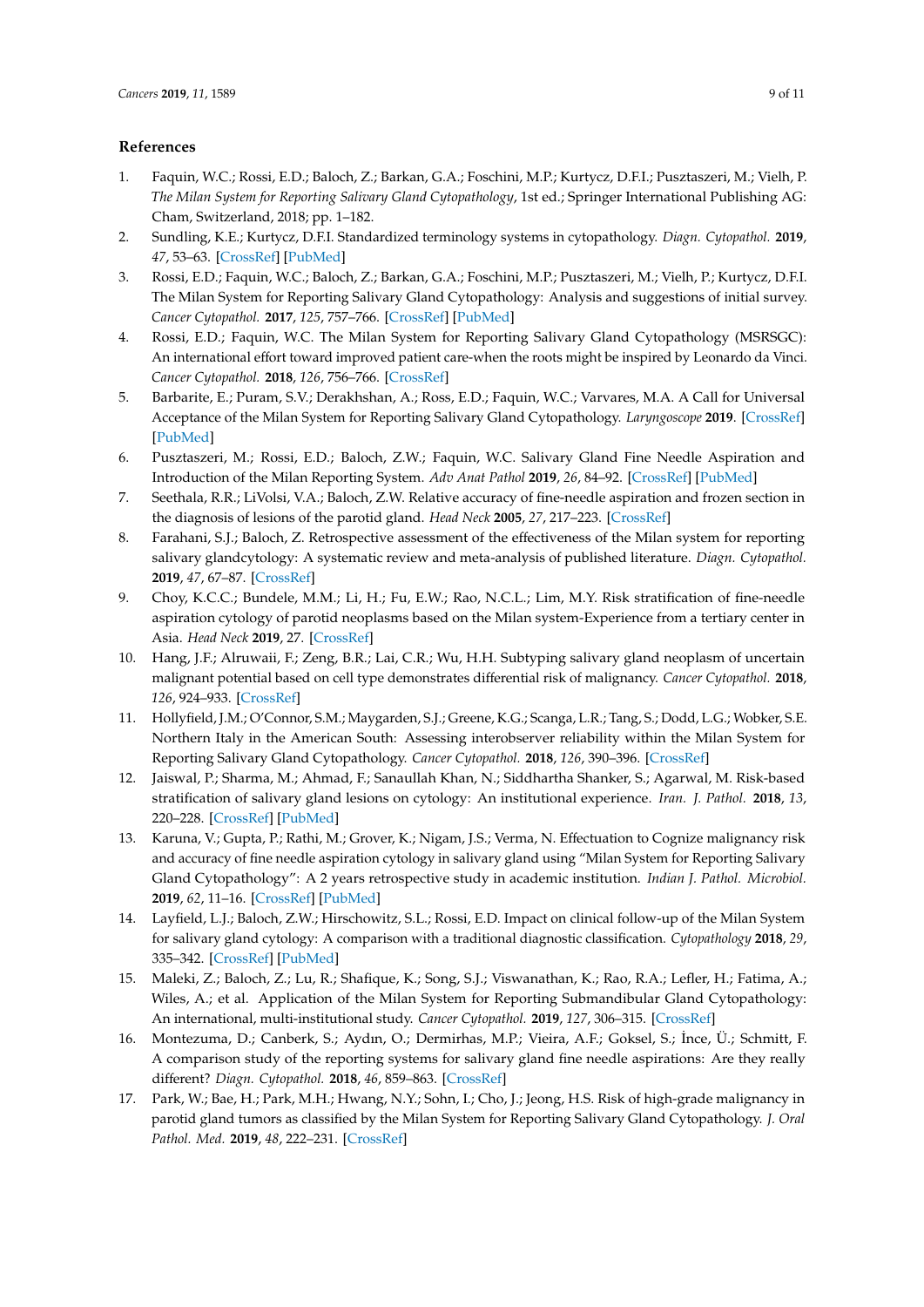- <span id="page-9-7"></span><span id="page-9-6"></span><span id="page-9-5"></span><span id="page-9-4"></span><span id="page-9-3"></span><span id="page-9-2"></span><span id="page-9-1"></span>18. Pujani, M.; Chauhan, V.; Agarwal, C.; Raychaudhuri, S.; Singh, K. A critical appraisal of the Milan system for reporting salivary gland cytology (MSRSGC) with histological correlation over a 3-year period: Indian scenario. *Diagn. Cytopathol.* **2019**, *47*, 382–388. [\[CrossRef\]](http://dx.doi.org/10.1002/dc.24109)
- <span id="page-9-8"></span>19. Rohilla, M.; Singh, P.; Rajwanshi, A.; Gupta, N.; Srinivasan, R.; Dey, P.; Vashishta, R.K. Three-year cytohistological correlation of salivary gland FNA cytology at a tertiary center with the application of the Milan system for risk stratification. *Cancer Cytopathol.* **2017**, *125*, 767–775. [\[CrossRef\]](http://dx.doi.org/10.1002/cncy.21900)
- <span id="page-9-9"></span>20. Sadullahoğlu, C.; Yıldırım, H.T.; Nergiz, D.; Çekiç, B.; Selçuk, Ö.T.; Osma, Ü.; Alparslan, A.Ş.; Sezer, C. The risk of malignancy according to Milan reporting system of salivary gland fine-needle aspiration with Becton Dickinson SurePath liquid-based processing. *Diagn. Cytopathol.* 2019. [\[CrossRef\]](http://dx.doi.org/10.1002/dc.24214)
- 21. Savant, D.; Jin, C.; Chau, K.; Hagan, T.; Chowdhury, M.; Koppenhafer, J.; Kercy, M.; Laser, A.; Gimenez, C.; Das, K. Risk stratification of salivary gland cytology utilizing the Milan system of classification. *Diagn. Cytopathol.* **2019**, *47*, 172–180. [\[CrossRef\]](http://dx.doi.org/10.1002/dc.24063)
- 22. Song, S.J.; Shafique, K.; Wong, L.Q.; LiVolsi, V.A.; Montone, K.T.; Baloch, Z. The utility of the Milan System as a risk stratification tool for salivary gland fine needle aspiration cytology specimens. *Cytopathology* **2019**, *30*, 91–98. [\[CrossRef\]](http://dx.doi.org/10.1111/cyt.12642) [\[PubMed\]](http://www.ncbi.nlm.nih.gov/pubmed/30303566)
- 23. Thiryayi, S.A.; Low, Y.X.; Shelton, D.; Narine, N.; Slater, D.; Rana, D.N. A retrospective 3-year study of salivary gland FNAC with categorisation using the Milan reporting system. *Cytopathology* **2018**, *29*, 343–348. [\[CrossRef\]](http://dx.doi.org/10.1111/cyt.12557) [\[PubMed\]](http://www.ncbi.nlm.nih.gov/pubmed/29683536)
- 24. Vallonthaiel, A.G.; Kaushal, S.; Jangir, H.; Rajendran, H.K. Application of the Milan system for risk stratification and its comparison with a previous reporting system of parotid gland cytopathology in a tertiary care centre. *Acta. Cytol.* **2018**, *62*, 352–359. [\[CrossRef\]](http://dx.doi.org/10.1159/000492051) [\[PubMed\]](http://www.ncbi.nlm.nih.gov/pubmed/30223278)
- 25. Viswanathan, K.; Sung, S.; Scognamiglio, T.; Yang, G.C.H.; Siddiqui, M.T.; Rao, R.A. The role of the Milan System for Reporting Salivary Gland Cytopathology: A 5-year institutional experience. *Cancer Cytopathol.* **2018**, *126*, 541–551. [\[CrossRef\]](http://dx.doi.org/10.1002/cncy.22016) [\[PubMed\]](http://www.ncbi.nlm.nih.gov/pubmed/29797690)
- <span id="page-9-0"></span>26. Wei, S.; Layfield, L.J.; LiVolsi, V.A.; Montone, K.T.; Baloch, Z.W. Reporting of fine needle aspiration (FNA) specimens of salivary gland lesions: A comprehensive review. *Diagn. Cytopathol.* **2017**, *45*, 820–827. [\[CrossRef\]](http://dx.doi.org/10.1002/dc.23716) [\[PubMed\]](http://www.ncbi.nlm.nih.gov/pubmed/28371507)
- <span id="page-9-10"></span>27. Aro, K.; Tarkkanen, J.; Saat, R.; Saarilahti, K.; Mäkitie, A.; Atula, T. Submandibular gland cancer: Specific features and treatment considerations. *Head Neck* **2018**, *40*, 154–162. [\[CrossRef\]](http://dx.doi.org/10.1002/hed.24981) [\[PubMed\]](http://www.ncbi.nlm.nih.gov/pubmed/29083518)
- <span id="page-9-11"></span>28. Miller, J.A.; An, D.; Shafique, K.; Song, S.; Rao, R.A.; Viswanathan, K.; Eykman, E.; Wiles, A.; Ali, S.Z.; Field, A.; et al. Mucoepidermoid carcinoma, acinic cell carcinoma, and adenoid cystic carcinoma on fine-needle aspiration biopsy and The Milan System: An international multi-institutional study. *J. Am. Soc. Cytopathol.* **2019**, *8*, 270–277. [\[CrossRef\]](http://dx.doi.org/10.1016/j.jasc.2019.04.001)
- <span id="page-9-12"></span>29. Chowsilpa, S.; An, D.; Lose, H.; Huang, X.; Nayar, R.; Maleki, Z. Risk of malignancy associated with cytomorphology subtypes in the salivary gland neoplasm of uncertain malignant potential (SUMP) category in the Milan System: A bi-institutional study. *Cancer Cytopathol.* **2019**. [\[CrossRef\]](http://dx.doi.org/10.1002/cncy.22150)
- <span id="page-9-13"></span>30. Hughes, J.H.; Volk, E.E.; Wilbur, D.C.; Cytopathology Resource Committee; College of American Pathologists. Pitfalls in salivary gland fine-needle aspiration cytology: Lessons from the College of American Pathologists Interlaboratory Comparison Program in Nongynecologic Cytology. *Arch. Pathol. Lab. Med.* **2005**, *129*, 26–31.
- <span id="page-9-14"></span>31. Paajanen, I.; Metso, S.; Jaatinen, P.; Kholová, I. Thyroid FNA diagnostics in a real-life setting: Experiences of the implementation of the Bethesda system in Finland. *Cytopathology* **2018**, *29*, 189–195. [\[CrossRef\]](http://dx.doi.org/10.1111/cyt.12513)
- <span id="page-9-15"></span>32. Pantanowitz, L.; Thompson, L.D.R.; Rossi, E.D. Diagnostic Approach to Fine Needle Aspirations of Cystic Lesions of the Salivary Gland. *Head Neck Pathol.* **2018**, *12*, 548–561. [\[CrossRef\]](http://dx.doi.org/10.1007/s12105-018-0904-8) [\[PubMed\]](http://www.ncbi.nlm.nih.gov/pubmed/29524082)
- <span id="page-9-16"></span>33. Allison, D.B.; McCuiston, A.M.; Kawamoto, S.; Eisele, D.W.; Bishop, J.A.; Maleki, Z. Cystic major salivary gland lesions: Utilizing fine needle aspiration to optimize the clinical management of a broad and diverse differential diagnosis. *Diagn. Cytopathol.* **2017**, *45*, 800–807. [\[CrossRef\]](http://dx.doi.org/10.1002/dc.23780) [\[PubMed\]](http://www.ncbi.nlm.nih.gov/pubmed/28670850)
- <span id="page-9-17"></span>34. Barats, R.; Evrard, S.; Collin, L.; Vergez, S.; Gellée, S.; Courtade-Saïdi, M. Ultrasound-guided fine-needle capillary cytology of parotid gland masses coupled with a rapid-on-site evaluation improves results. *Morphologie* **2018**, *102*, 25–30. [\[CrossRef\]](http://dx.doi.org/10.1016/j.morpho.2017.06.003) [\[PubMed\]](http://www.ncbi.nlm.nih.gov/pubmed/28732678)
- <span id="page-9-18"></span>35. Point du Jour, K.; Griffith, C.C. The Role of Ancillary Techniques in Salivary Gland Cytopathology Specimens. *Acta Cytol.* **2019**. [\[CrossRef\]](http://dx.doi.org/10.1159/000497109) [\[PubMed\]](http://www.ncbi.nlm.nih.gov/pubmed/30909279)
- 36. Pusztaszeri, M.P.; García, J.J.; Faquin, W.C. Salivary gland FNA: New markers and new opportunities for improved diagnosis. *Cancer Cytopathol.* **2016**, *124*, 307–316. [\[CrossRef\]](http://dx.doi.org/10.1002/cncy.21649) [\[PubMed\]](http://www.ncbi.nlm.nih.gov/pubmed/26539897)